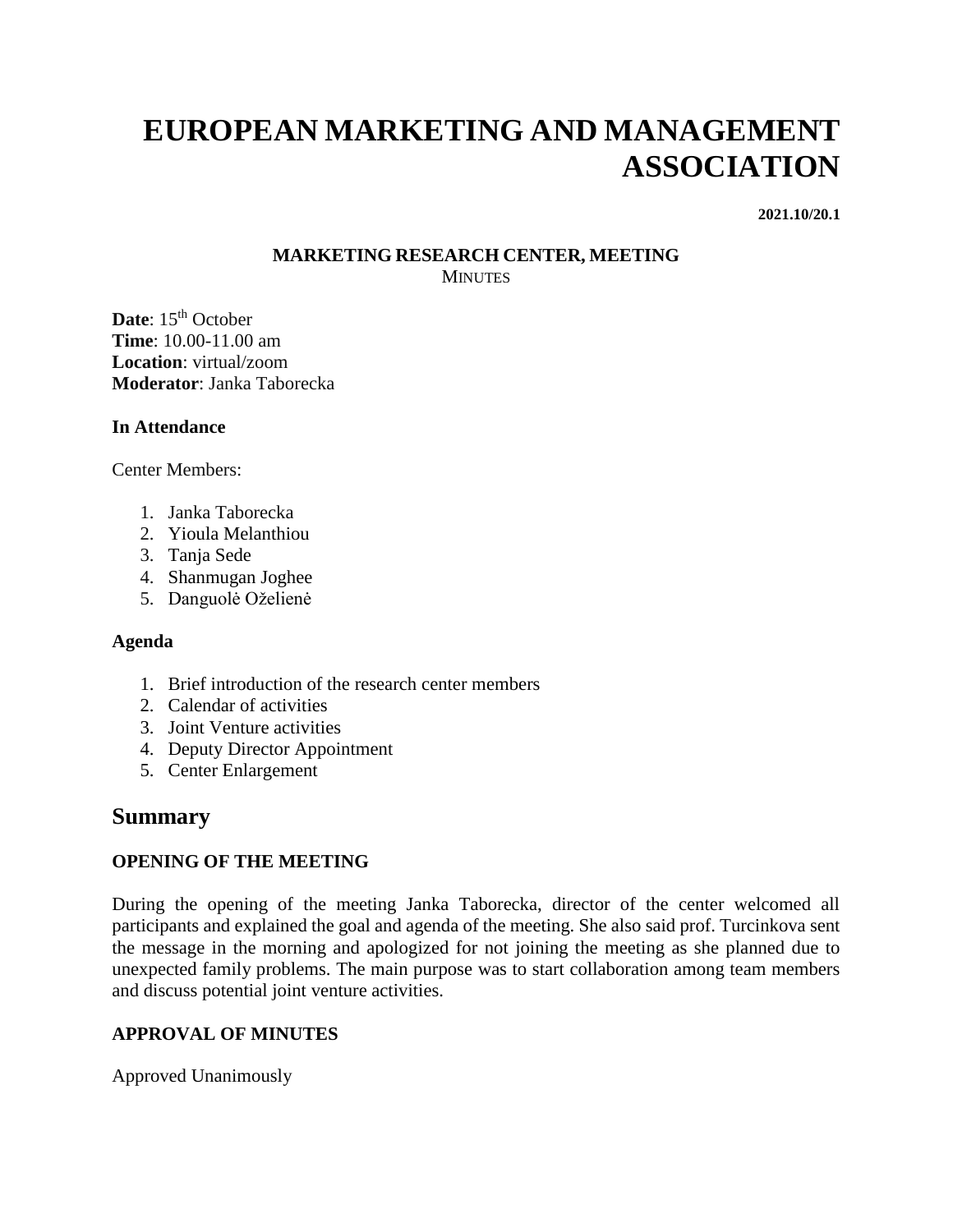## **ADOPTION OF THE AGENDA**

The agenda, as proposed in the draft, was adopted unanimously

#### *Item 1. Brief introduction of the research center members*

At the beginning, prof. Taborecka started with her brief introduction. In the next step, each member presented the institution and country he/she comes from, position he or she holds, their educational and pedagogical background and research interests. The brief information is in the table below.

### *Item 2. Calendar of activities*

Prof. Taborecka introduced Calendar of activities (present on the webpage of the center [https://eummas.net/cmr/\)](https://eummas.net/cmr/) and explained how this meeting fits to the overall activities of EUMMAS. All members agreed the date for the second meeting of the research centre for (Friday) 5<sup>th</sup> November 2021, 09:00 am.

#### *Item 3. Joint Venture activities*

The members were informed about activity that has been realized so far within the centre in the form of a small project: [https://eummas.net/wp-content/uploads/2021/03/Introductory-notes](https://eummas.net/wp-content/uploads/2021/03/Introductory-notes-about-the-survey.pdf)[about-the-survey.pdf](https://eummas.net/wp-content/uploads/2021/03/Introductory-notes-about-the-survey.pdf) "*Sustainable Behavior of Female Consumers in The Area Of Clothing*". It is realized between Matej Bel University in Banska Bystrica, Slovakia (represented by prof. Taborecka) & Mendel University in Brno, Czech Republic (represented by prof. Turcinkova). The project is now in the stage of data processing.

Prof. Taborecka offered the colleagues to join this project in later stage in case they would be interested and to contribute to the data collection and later to writing common publication/paper. The response was positive and it was agreed that after receiving more detailed information those who are interested would contact prof. Taborecka.

She also offered opportunity for doctoral students and young researchers to participate in coming conference Scientia Iuventa - International Scientific Conference for Doctoral Students and Young Scientists [http://si.umb.sk/?lang=en.](http://si.umb.sk/?lang=en) Date for the next year is planned on 7th April 2022 and detailed information will be released during January. Students can participate online for just 20 eur fee. There are two possibilities of participation: (1) extended abstracts that will be published in proceedings or (2) full papers published in co-operation journals. Details can be seen in the link from the previous year.

Another possibility is participation of bachelor or master students on Students Scientific Conference [https://www.ef.umb.sk/konferencie/SVA\\_2021/](https://www.ef.umb.sk/konferencie/SVA_2021/)